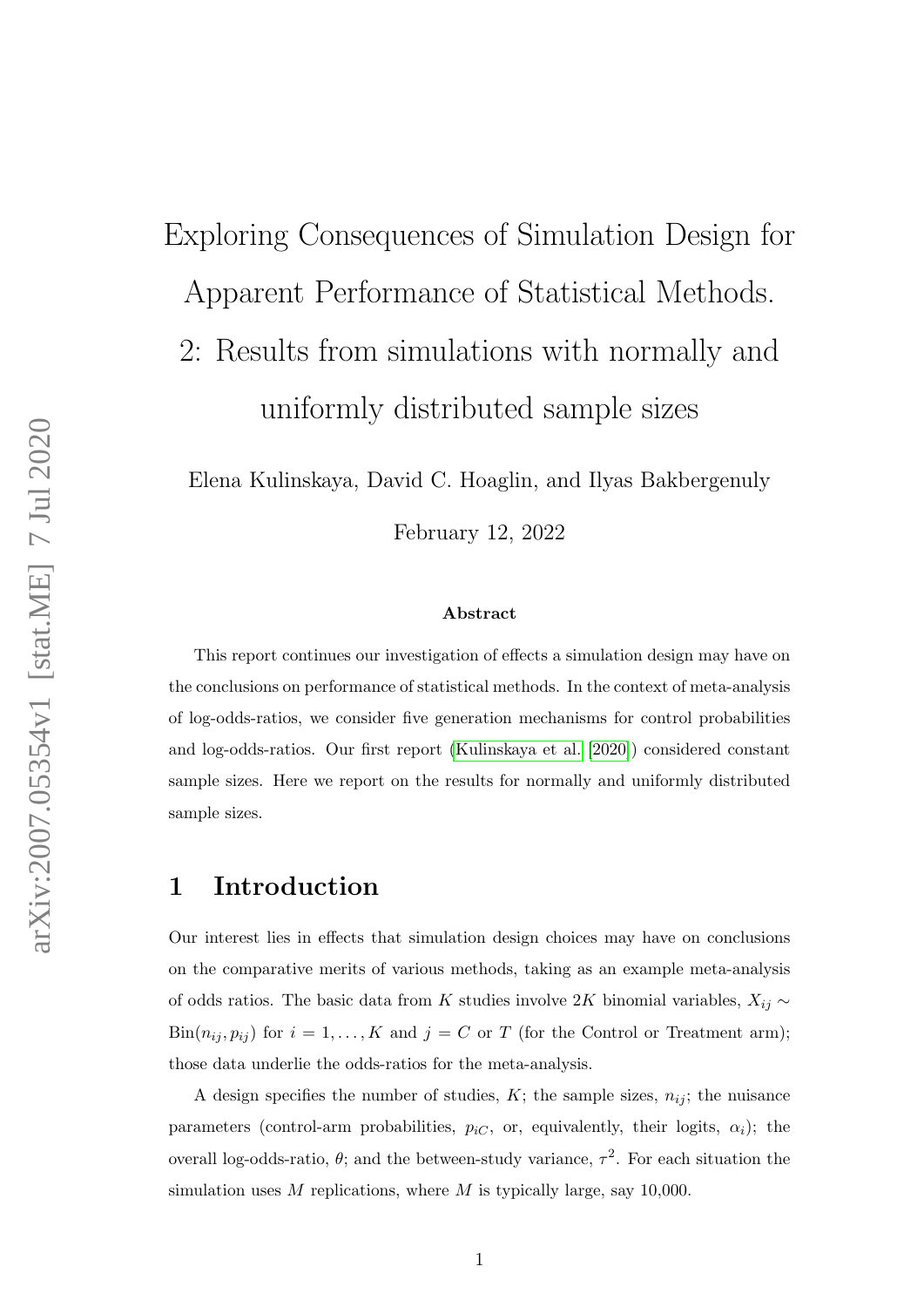For simplicity, we consider equal arm-level sample sizes,  $n_{iC} = n_{iT} = n_i$ . The control probabilities  $p_{iC}$  or their logits  $\alpha_i$  can be constant or generated from some distribution. Normal and uniform distributions are the typical choices. As in our previous report [Kulinskaya et al.](#page-5-0) [\[2020\]](#page-5-0), we consider five possible generation mechanisms for control-arm probabilities and log-odds-ratios under the random-effects model of meta-analysis.

We consider two fixed-intercept random-effects models (FIM1 and FIM2) and two random-intercept random-effects models (RIM1 and RIM2), as in [Bakbergenuly and](#page-5-1) [Kulinskaya](#page-5-1) [\[2018\]](#page-5-1). These models are equivalent to Models 2 and 4 (for FIM) and Models 3 and 5 (for RIM), respectively, of [Jackson et al.](#page-5-2) [\[2018\]](#page-5-2). Briefly, the FIMs include fixed control-arm effects (log-odds of the control-arm probabilities), and the RIMs replace these fixed effects with random effects. We also consider a model with uniformly distributed control-arm probabilities (URIM1).

Studies also vary in how they specify the sample sizes  $n_i$ . In our previous report [\(Kulinskaya et al.](#page-5-0) [\[2020\]](#page-5-0)) we set  $n_1 = \cdots = n_K$  in all M replications. Here we investigate the use of normal and uniform distributions to generate a new set of  $n_i$ in each replication.

### 2 Generation of sample sizes

Several authors [Cheng et al.](#page-5-3) [\[2016\]](#page-5-3), [Bakbergenuly and Kulinskaya](#page-5-1) [\[2018\]](#page-5-1) use constant study-level sample sizes, either equal or unequal, in all replications. More often, however, authors generate sample sizes from a uniform or normal distribution. [Jackson](#page-5-2) [et al.](#page-5-2) [\[2018\]](#page-5-2) use (mostly with  $n_{iC} = n_{iT}$ ) sample sizes from discrete  $U(50, 500)$ . [Lan](#page-6-0)[gan et al.](#page-6-0) [\[2018\]](#page-6-0) use either constant and equal sample sizes within and across studies, or sample sizes from  $U(40, 400)$  and  $U(2000, 4000)$ ; [Sidik and Jonkman](#page-6-1) [\[2007\]](#page-6-1) use  $U(20, 200)$ ; and [Abo-Zaid et al.](#page-5-4) [\[2013\]](#page-5-4) use  $U(30, 100)$  and  $U(30, 1000)$ . [Viechtbauer](#page-6-2) [\[2007\]](#page-6-2) generates study-level sample sizes  $(n_i = n_{iC} = n_{iT})$  from  $N(n, n/4)$   $(n/4)$  is the variance) with  $n = 10, 20, 40, 80, 160$ . In an extensive simulation study for sparse data, [Kuss](#page-5-5) [\[2015\]](#page-5-5) uses FIM1 and the corresponding model with  $\tau^2 = 0$ , along with a large number of fitting methods; he generates both the number of studies K and their sample sizes n from log-normal distributions:  $LN(0.65, 1.2)$  and  $LN(3.05, 0.97)$ for K and  $LN(4.615, 1.1)$  for sample sizes.

In general, if mutually independent random variables  $Y_i$  have a common distri-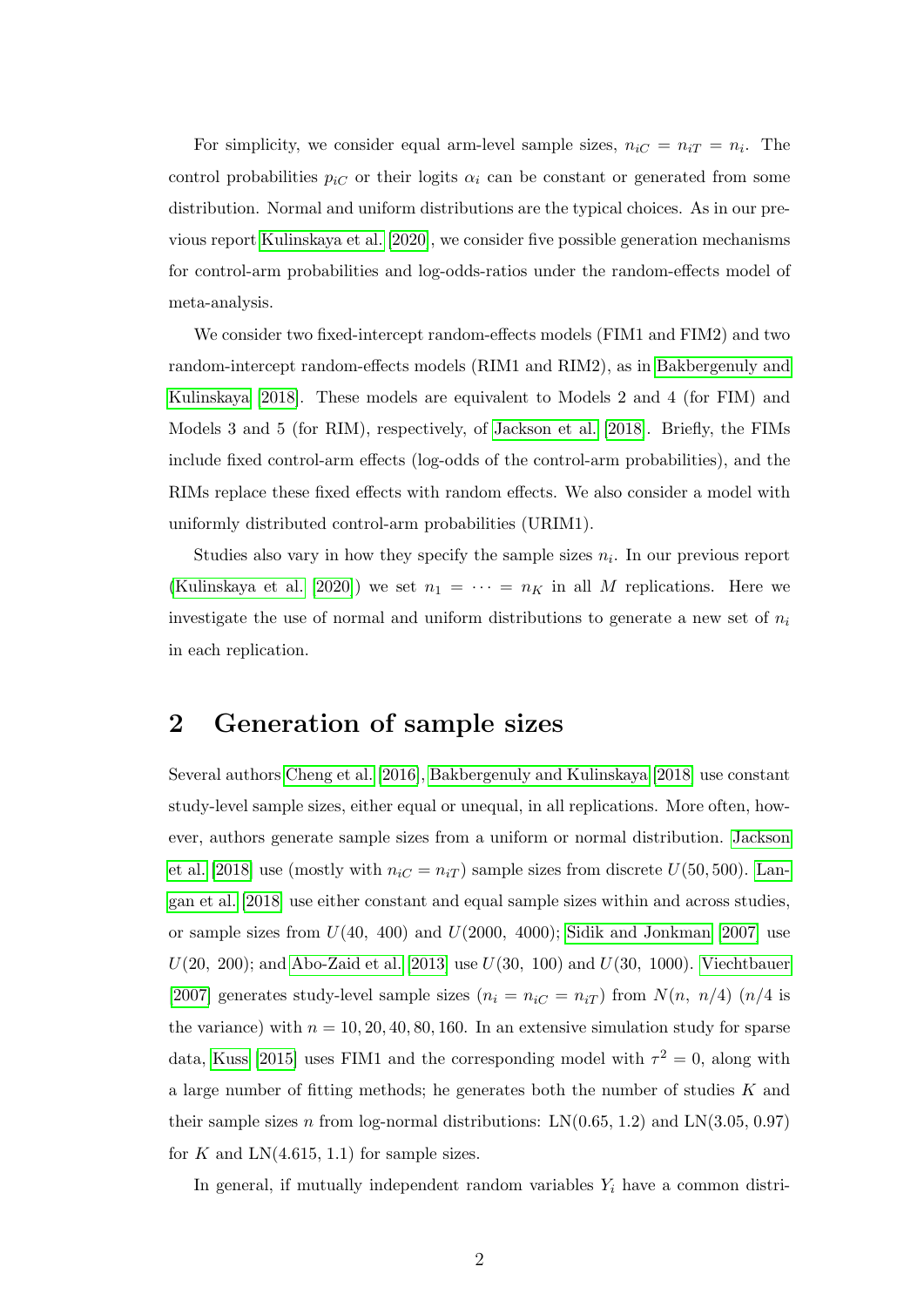bution  $F(\cdot)$ , and  $N \sim G_n(\cdot)$  is independent of the  $Y_i$ , the sum  $Y_1 + \cdots + Y_N$  has a compound distribution Grubbström and Tang [\[2006\]](#page-5-6). A binomial distribution with a random number of trials is a compound Bernoulli distribution. The first two moments of such a distribution are  $E(X) = pE(N)$  and  $Var(X) = p(1-p)E(N) + p^2Var(N)$ . This variance is larger than the variance of the  $Bin(E(N), p)$  distribution. Therefore, random generation of sample sizes produces an overdispersed Binomial (compound Bernoulli) distribution for the control arm, and may also inflate, though in a more complicated way, the variance in the treatment arm.

In particular, when  $N \sim N(E(N), \sigma_n^2)$ , the compound Bernoulli distribution has variance  $Var(X) = p(1-p)E(N) + p^2\sigma_n^2$ . And when  $N \sim U(n_l, n_u)$ ,  $Var(X) =$  $p(1-p)\mathbf{E}(N) + p^2(n_u - n_l)^2/12.$ 

## 3 Variances of estimated log-odds-ratios for random sample sizes

The (conditional, given  $p_{ij}$  and  $n_{ij}$ ) variance of the estimated log-odds-ratio  $\hat{\theta}_i$ , derived by the delta method, is

$$
v_i^2 = \text{Var}(\hat{\theta}_i) = \frac{1}{n_{iT}p_{iT}(1 - p_{iT})} + \frac{1}{n_{iCPi}(1 - p_{iC})},\tag{3.1}
$$

estimated by substituting  $\hat{p}_{ij}$  for  $p_{ij}$ . (We follow the particular method's procedure for calculating  $\hat{p}_{ij}$ .)

Under the binomial-normal random-effects model (REM), the true study-level effects,  $\theta_i$ , follow a normal distribution:  $\theta_i \sim N(\theta, \tau^2)$ .

To calculate the variance of  $\hat{\theta}_i$  when sample sizes  $n_i$  are random, we use the law of total variance:

$$
Var(\hat{\theta}_i) = E(Var(\hat{\theta}_i|n_i)) + Var(E(\hat{\theta}_i|n_i)).
$$

The second term is  $\text{Var}(\theta) = 0$ , and the first term is obtained by substituting  $\text{E}(n_{iC}^{-1})$ and  $E(n_{iT}^{-1})$  in an expression for the variance of  $\hat{\theta}$  under fixed sample sizes.

For a random sample size  $N$ , using the delta method,

<span id="page-2-0"></span>
$$
E(N^{-1}) = (E(N))^{-1} (1 + [CV(N)]^2),
$$
\n(3.2)

where CV is the coefficient of variation (i.e., the ratio of the standard deviation of  $N$ to its mean). Therefore, to order  $1/E(N)$ , random generation of sample sizes inflates the variance of  $\hat{\theta}$  if and only if the coefficient of variation of the distribution of sample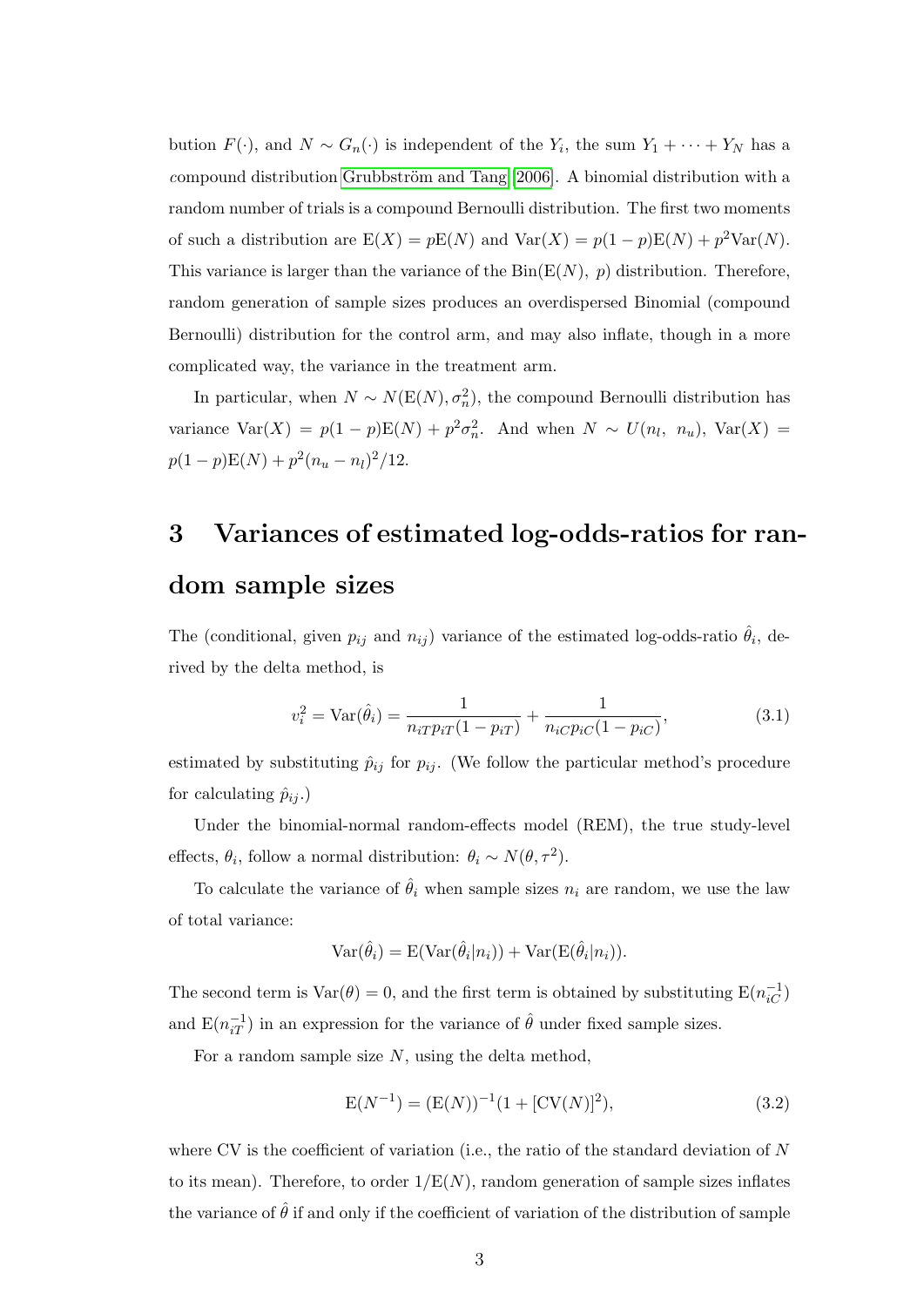sizes is of order 1. In the simulations of [Viechtbauer](#page-6-2) [\[2007\]](#page-6-2), where  $Var(N) = n/4$ ,  $CV(N) = O(1/\sqrt{n})$ , so the variance is not inflated. In contrast, generating sample sizes from  $N(n, n^2/4)$  would result in CV = 1/2 and would inflate variance. (Use of such a combination of mean and variance, however, is unlikely to produce realistic sets of sample sizes, and the probability of generating a negative sample size exceeds 2%.)

The variance of a uniform distribution on an interval of width  $\Delta$  centered at  $n_0$ is  $\Delta^2/12$ , and its CV is  $\Delta/(\sqrt{2})$  $(12n_0)$ . Therefore,  $CV(N)$  is of order 1 whenever the width of the interval is of the same order as its center. Hence, variance is inflated in simulations by [Jackson et al.](#page-5-2) [\[2018\]](#page-5-2), [Langan et al.](#page-6-0) [\[2018\]](#page-6-0), [Sidik and Jonkman](#page-6-1) [\[2007\]](#page-6-1), and [Abo-Zaid et al.](#page-5-4) [\[2013\]](#page-5-4), who all use wide intervals for  $n$ .

### 4 Design of the simulations for randomly distributed sample sizes

Our simulations keep the arm-level sample sizes equal and the control-arm probabilities  $p_{iC}$  and the log-odds-ratios  $\theta_i$  independent. Table [1](#page-7-0) shows the components of the simulations for normally and uniformly distributed sample sizes: parameters, datageneration mechanisms, and estimation targets. Our first report [Kulinskaya et al.](#page-5-0) [\[2020\]](#page-5-0) provides more details. We included the DerSimonian-Laird (DL), restricted maximum-likelihood (REML), Mandel-Paule (MP), and Kulinskaya-Dollinger (KD) estimators of  $\tau^2$  with corresponding inverse-variance-weighted estimators of  $\theta$  and confidence intervals with critical values from the normal distribution. [Bakbergenuly](#page-5-7) [et al.](#page-5-7) [\[2020\]](#page-5-7) studied those inverse-variance-weighted estimators in detail. We also included the SSW point estimator of  $\theta$ , whose weights depend only on the studies' arm-level sample sizes, and a corresponding confidence interval, which uses  $\hat{\theta}_{SSW}$ as the midpoint,  $\hat{\tau}_{KD}^2$  in the estimate of its variance, and critical values from the t distribution on  $K - 1$  degrees of freedom. Among the estimators, FIM2 and RIM2 denote the estimators in the corresponding GLMMs.

We generated the arm-level sample sizes,  $n_i$ , from a normal or a uniform distribution centered at 40, 100, 250, and 1000.

In generating sample sizes from a normal distribution, we want negative sample sizes to have reasonably small probability. For our choice of  $\sigma_n^2 = 1.21n^2$  this probability is 0.0008. Unfortunately, we were still getting a small number of values below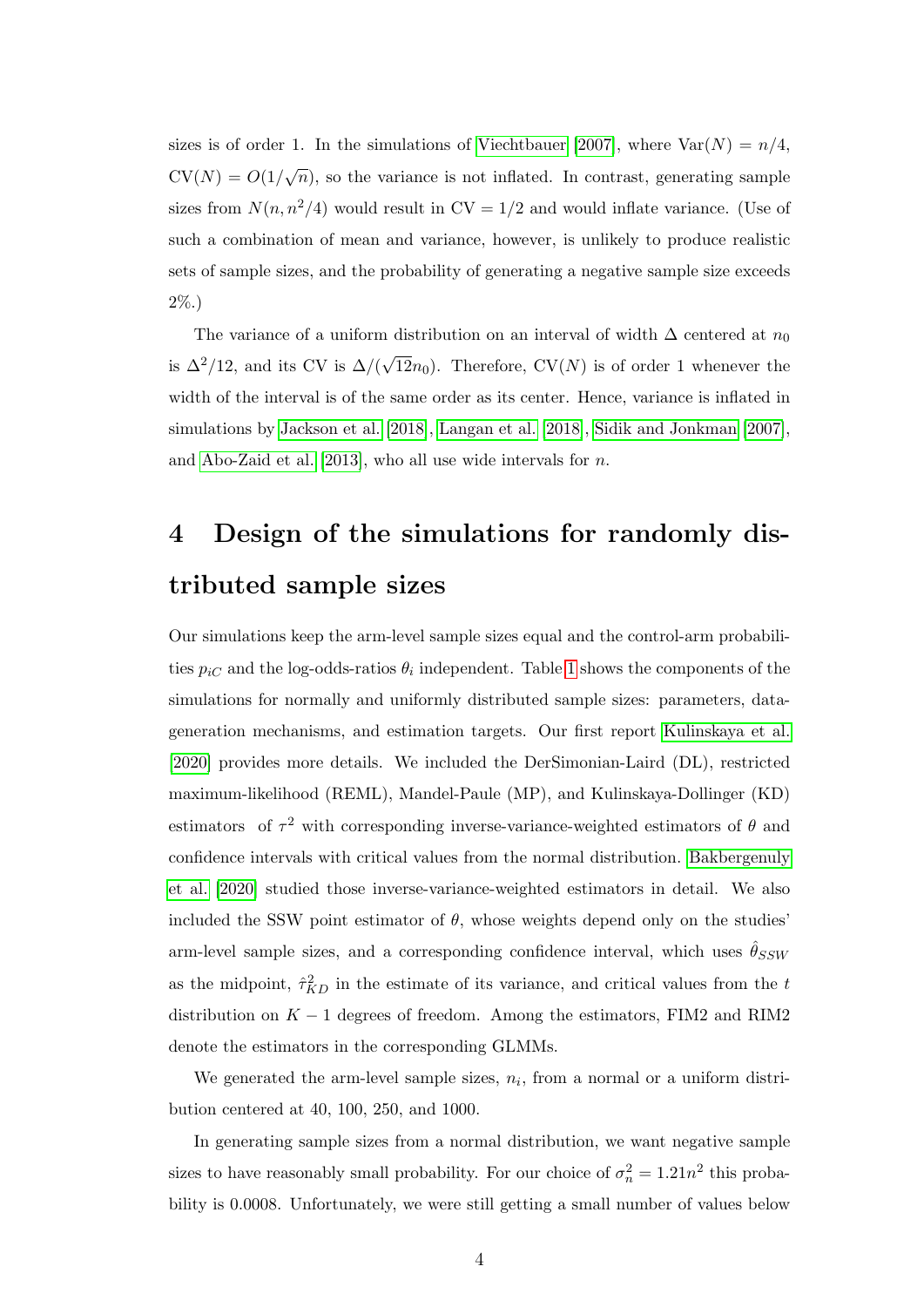zero out of thousands of simulated values, so we additionally truncate the  $n$  values generated from a normal distribution at 10. Truncation happens with probability 0.009.

To make uniform distributions of sample sizes comparable to the normal distributions, we centered them at the same value,  $n$ , and equated their variances. If a normal distribution has variance  $\sigma_n^2$ , a uniform distribution with the same variance has interval width  $\Delta_n = \sqrt{12\sigma_n^2}$ . We set  $\Delta_n = 1.1n$ , resulting in CV =  $\Delta_n/($ √  $(12n) = 0.318$ and a squared CV of 0.101. Therefore, by Equation [\(3.2\)](#page-2-0), our simulations with random  $n$  inflate variances and covariances by  $10\%$  in comparison with simulations with constant n. Wider intervals of n would inflate variances more, but in generating sample sizes from a corresponding normal distribution, we wanted negative sample sizes to have reasonably small probability. For our choice of  $\Delta_n$  this probability is 0.0008.

### 5 Summary of the results

Our simulations explored two main components of design: the data-generation mechanism and the distribution of study-level sample sizes. Results of our simulations with normally distributed sample sizes are provided in Appendix A, and those with uniformly distributed sample sizes in Appendix B.

The five data-generation mechanisms (FIM1, FIM2, RIM1, RIM2, and URIM1) often produced different results for at least one of the measures of performance (bias of estimators of  $\tau^2$ , bias of estimators of  $\theta$ , and coverage of confidence intervals for  $\theta$ ). In the most frequent pattern FIM2 and RIM2 yield similar results, and FIM1, RIM1, and URIM1 also yield results that are similar but different from those of FIM2 and RIM2. In some situations URIM1 stands apart.

We also expected the coverage of  $\theta$  to suffer because random sample sizes increase the variance of generated log-odds-ratios. However, generation of sample sizes from normal and uniform distributions had essentially no impact, as can be seen by comparing the results from this report with those from our report [Kulinskaya et al.](#page-5-0) [\[2020\]](#page-5-0) on the simulations with constant sample sizes. The explanation may lie in our choice of variance  $\sigma_n^2$  (not large enough) for the normal and uniform distributions of the sample sizes, causing an increase of just 10% in the variance of LORs, or in the rather low coverage, even under constant sample sizes, resulting from considerable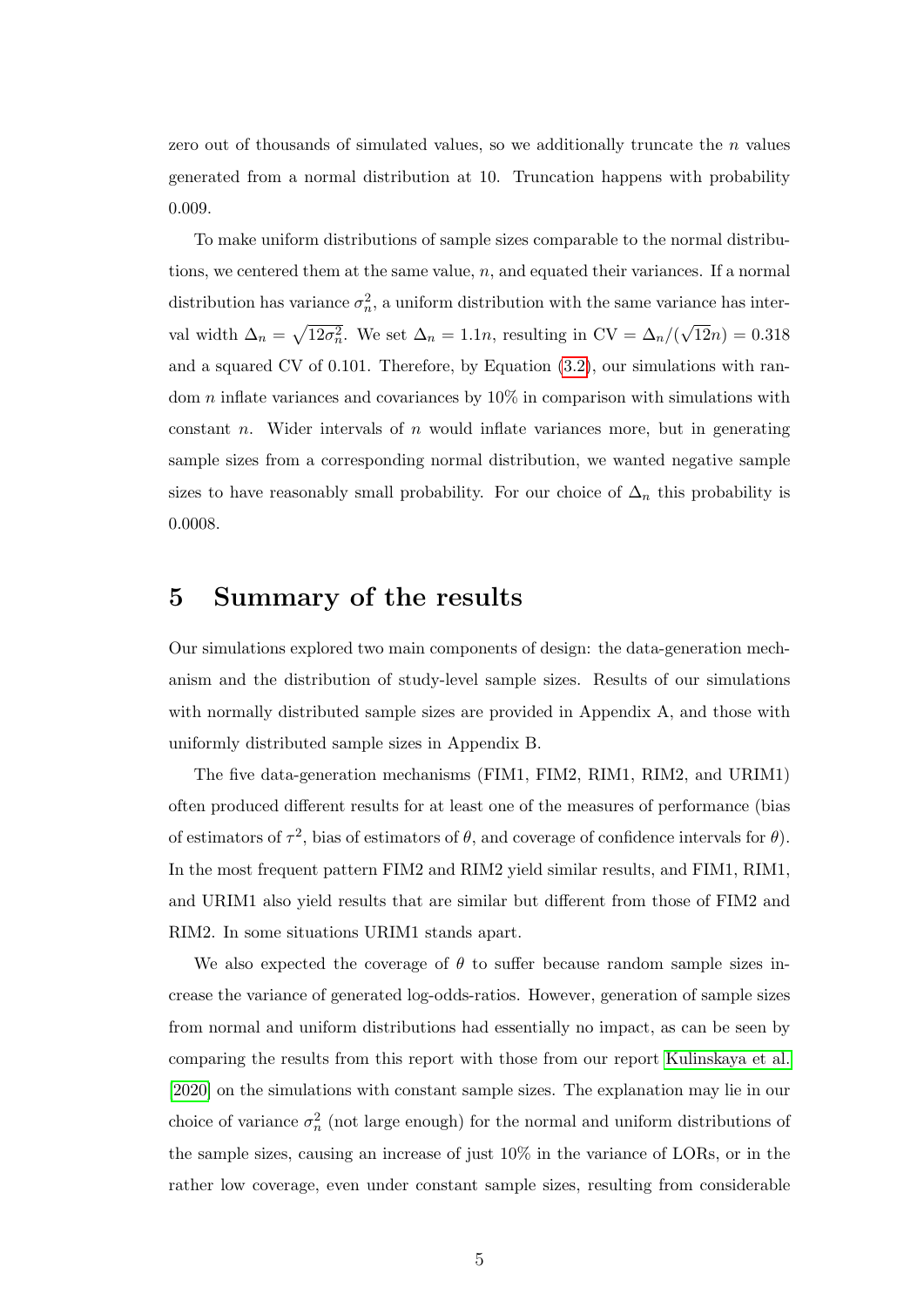biases of estimators of  $\theta$ .

### References

- <span id="page-5-4"></span>G. Abo-Zaid, B. Guo, J. J. Deeks, T. P. A. Debray, E. W. Steyerberg, K. G.M. Moons, and R. David. Riley. Individual participant data meta-analyses should not ignore clustering. Journal of clinical epidemiology, 66(8):865–873, 2013.
- <span id="page-5-1"></span>Ilyas Bakbergenuly and Elena Kulinskaya. Meta-analysis of binary outcomes via generalized linear mixed models: a simulation study. BMC Medical Research Methodology, 18(70), 2018.
- <span id="page-5-7"></span>Ilyas Bakbergenuly, David C. Hoaglin, and Elena Kulinskaya. Methods for estimating between-study variance and overall effect in meta-analysis of odds-ratios. Research Synthesis Methods, 11:426–442, 2020. doi: 10.1002/jrsm.1404.
- <span id="page-5-3"></span>Ji Cheng, Eleanor Pullenayegum, John K Marshall, Alfonso Iorio, and Lehana Thabane. Impact of including or excluding both-armed zero-event studies on using standard meta-analysis methods for rare event outcome: a simulation study. BMJ Open, 6(8):e010983, 2016.
- <span id="page-5-6"></span>Robert W. Grubbström and Ou Tang. The moments and central moments of a compound distribution. European Journal of Operational Research, 170:106–119, 2006.
- <span id="page-5-2"></span>Dan Jackson, Martin Law, Theo Stijnen, Wolfgang Viechtbauer, and Ian R White. A comparison of seven random-effects models for meta-analyses that estimate the summary odds ratio. Statistics in Medicine, 37:1059–1085, 2018.
- <span id="page-5-0"></span>Elena Kulinskaya, David C. Hoaglin, and Ilyas Bakbergenuly. Exploring consequences of simulation design for apparent performance of statistical methods. 1: Results from simulations with constant sample sizes. In eprint arXiv:2006.16638v1  $[stat.ME]$ , June 2020.
- <span id="page-5-5"></span>O. Kuss. Statistical methods for meta-analyses including information from studies without any eventsadd nothing to nothing and succeed nevertheless. *Statistics in* Medicine, 34(7):1097–1116, 2015.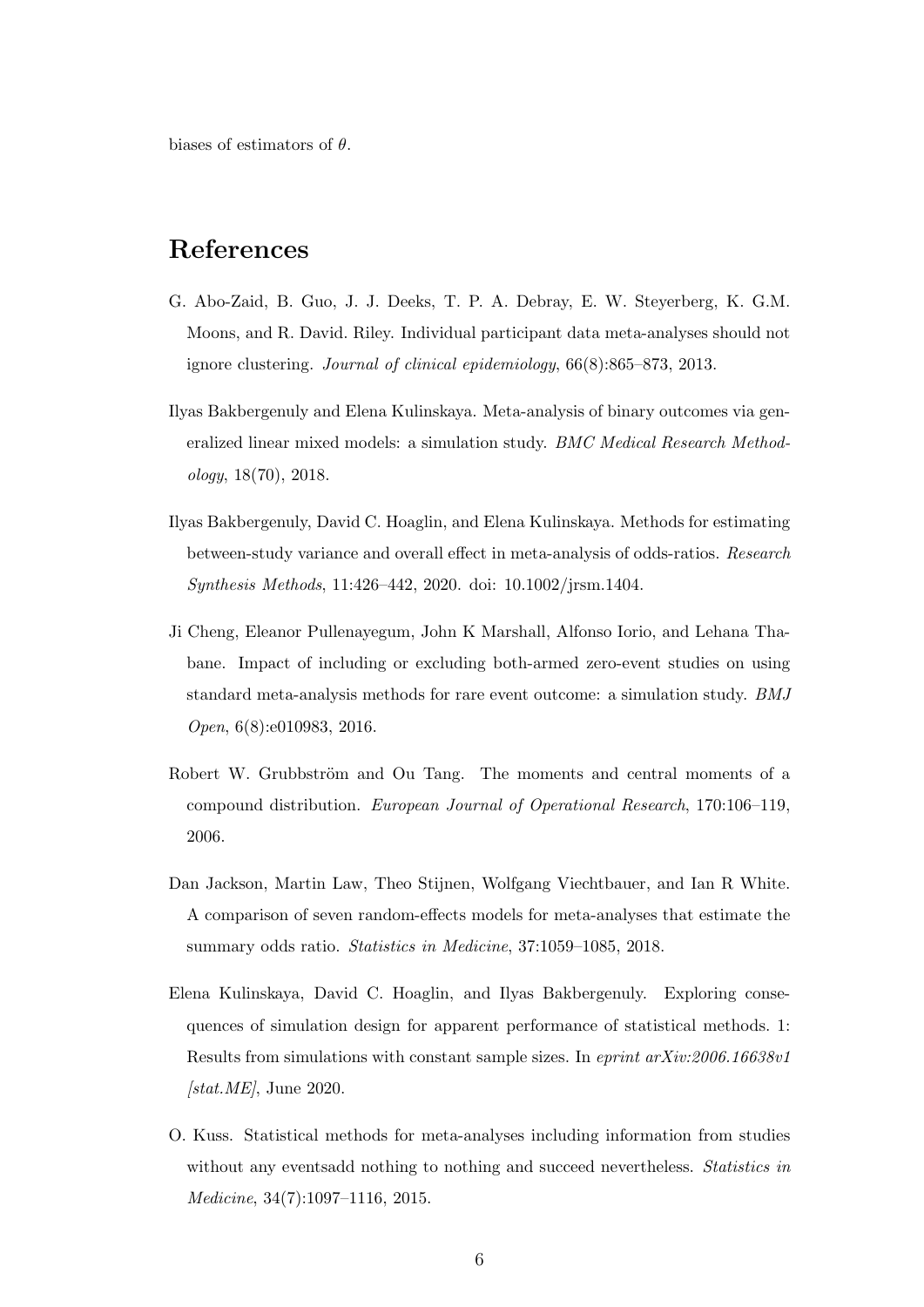- <span id="page-6-0"></span>Dean Langan, Julian P.T. Higgins, Dan Jackson, Jack Bowden, Areti Angeliki Veroniki, Evangelos Kontopantelis, Wolfgang Viechtbauer, and Mark Simmonds. A comparison of heterogeneity variance estimators in simulated random-effects meta-analyses. Research Synthesis Methods, 0(0), 2018. doi: 10.1002/jrsm.1316.
- <span id="page-6-1"></span>K. Sidik and J. N. Jonkman. A comparison of heterogeneity variance estimators in combining results of studies. Statistics in Medicine, 26(21):1964–1981, 2007.
- <span id="page-6-2"></span>Wolfgang Viechtbauer. Confidence intervals for the amount of heterogeneity in metaanalysis. Statistics in Medicine, 26(1):37–52, 2007.